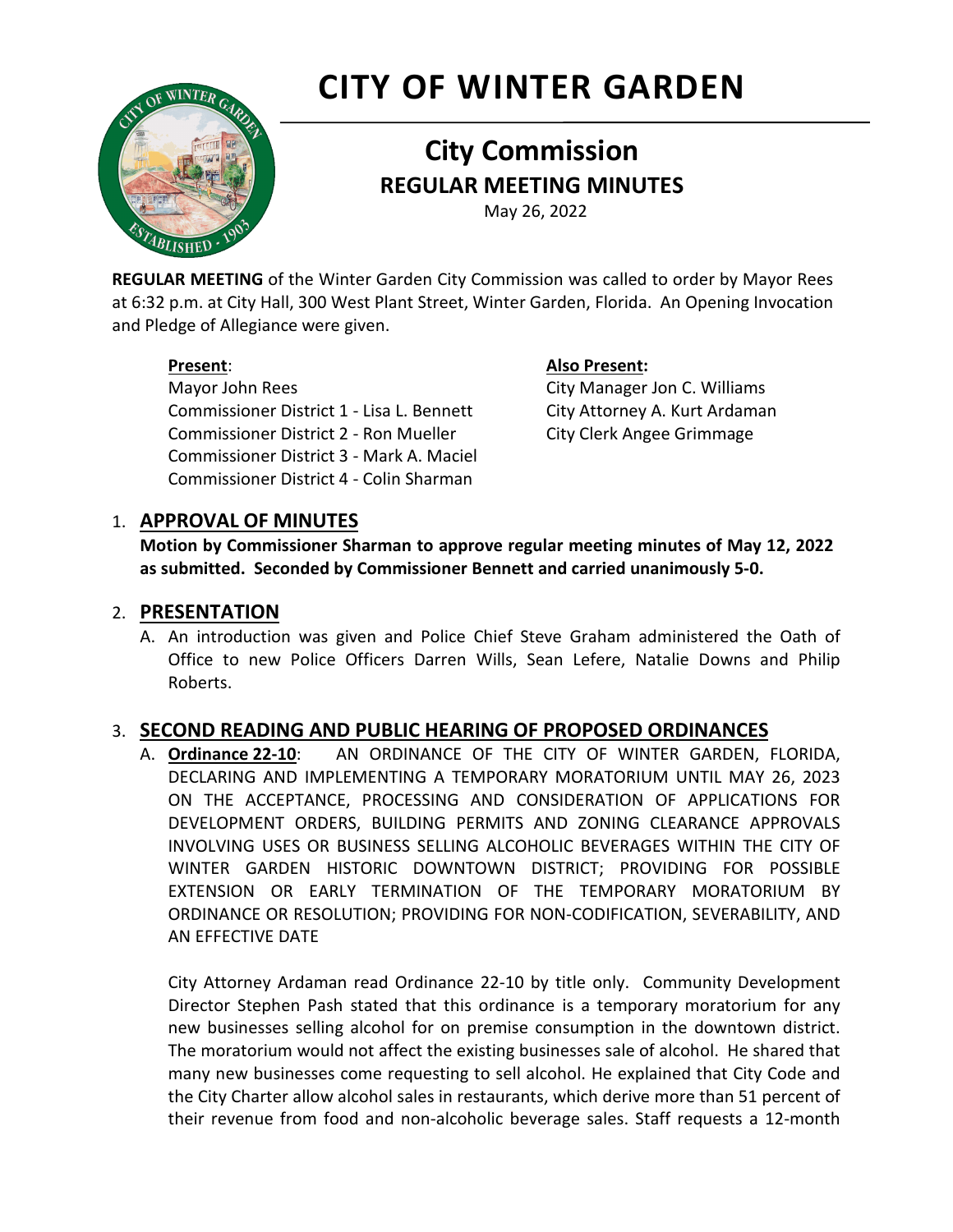Page 2 City of Winter Garden City Commission Regular Meeting Minutes May 26, 2022

> moratorium to allow sufficient time to review City Code and City Charter and recommends approval of Ordinance 22-10.

> Commissioner Mueller explained the history of some downtown incidents related to bad behavior, which were brought to his attention. He addressed reviewing this issue, discussions with staff, and noted related email. He feels this ordinance does not address the issue of businesses over serving their patrons. He noted being in opposition to this ordinance and would rather have a bill which better addresses the problem.

> Commissioner Sharman agreed, but suggested a two-pronged approach of passing this ordinance in an effort to allow time for staff's review and then analyze current businesses who might require further actions be taken.

> There was discussion on changes, future results of changes and them not being retroactive. Also noted was expenses related to businesses and their investments. Discussion ensued on some issues being law enforcement related, institution of control measures, and the issue reviewed from many different perspectives. It was noted that it would take at least 12 months for any new business to go through the full process. There was discussion that this is a start and legal implications would need time for review.

> Commissioner Mueller spoke of businesses that are currently abusing the system, voiced that he does not want to force upon them government regulation, but they should be required to be responsible.

Mayor Rees opened the public hearing.

Sean Jones, Winter Garden resident, expressed that this proposal, which would stifle investment in the community, is not a good thing. He understands the need for regulating businesses and maintaining a family friendly environment. He does not think extension of this moratorium should be an option, noted working as a restaurateur and in alcohol distribution, and does not think stopping investment would solve any problem.

Sarah Wolfe, 221 North Boyd Street, Winter Garden, Florida agreed with Mr. Jones' comments and noted that she thinks the City needs to be careful for restaurants or businesses coming in whose business plan may include serving alcohol. She noted that we do not want to have empty storefronts and commented that we are a city trying to help each other and want to see everyone succeed. She wants to see the behavior addressed and feels that the City should go in that direction.

Mayor Rees hearing and seeing no additional requests for comment, closed the public hearing.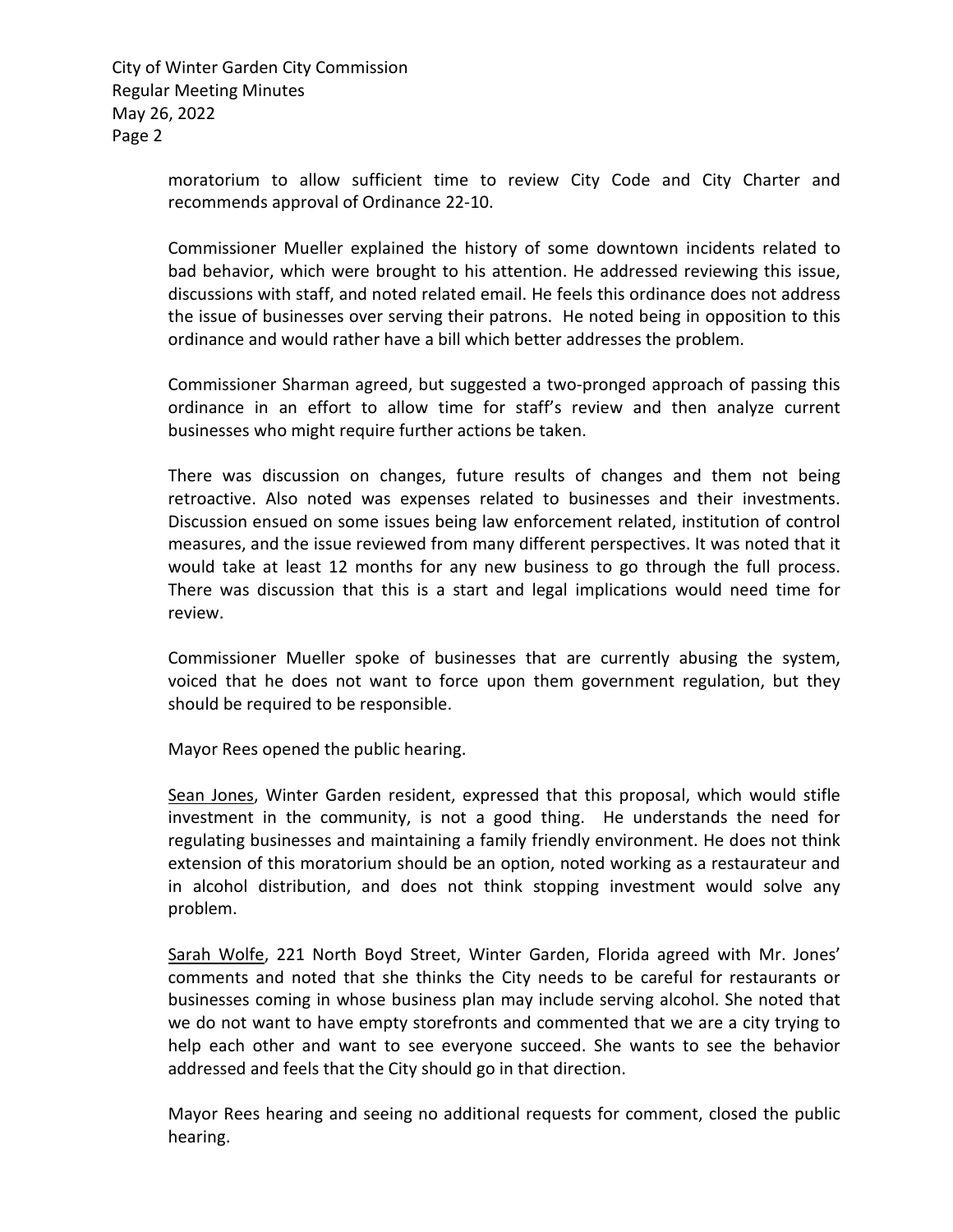Page 3 City of Winter Garden City Commission Regular Meeting Minutes May 26, 2022

> Commissioner Maciel requested a briefing on why a moratorium. Community Development Director Stephen Pash responded that the moratorium would allow City staff time to go through the code, make sure it is consistent with the Charter, and address any needed changes. Mr. Pash reiterated that staff needs time for a thorough review. City Manager Williams interjected that this is complicated and that the City does not want to infringe upon the rights of existing businesses, thorough analysis of the existing code is needed and also assurance of legality.

> There was discussion on ongoing enforcement, potential issues with new businesses coming in while these items are in review, and the potential of the timeframe for review being possibly shorter than the twelve months. It was noted that there are no current permits or requests, but clarification is still needed. Commissioner Maciel inquired as to benchmarks from other cities that could potentially speed this review process along. City Attorney Ardaman noted that this is a review of the structural issue with the City's existing code and enforcement in mechanisms. He noted that staff has some good ideas about what could be done and will bring those ideas back to the City Commission.

#### **Motion by Commissioner Bennett to adopt Ordinance 22-10. Seconded by Commissioner Sharman and carried 4-1; Commissioner Mueller opposed.**

B. **Ordinance 22-12**: AN ORDINANCE OF THE CITY OF WINTER GARDEN, FLORIDA, REZONING CERTAIN REAL PROPERTY GENERALLY DESCRIBED AS APPROXIMATELY 1.38 +/- ACRES OF LAND GENERALLY LOCATED AT 72 N WOODLAND STREET AND 81 & 91 N MAIN STREET, ON THE SOUTHEAST CORNER OF N MAIN STREET AND E NEWELL STREET; FROM R-2 (RESIDENTIAL DISTRICT) TO PCD (PLANNED COMMERCIAL DEVELOPMENT) AS SET FORTH IN THIS ORDINANCE; PROVIDING FOR CERTAIN PCD REQUIREMENTS AND DESCRIBING THE DEVELOPMENT AS THE FIRST BAPTIST CHURCH WINTER GARDEN CHILD CARE PCD; AND PROVIDING FOR SEVERABILITY, CONFLICTS AND AN EFFECTIVE DATE

City Attorney Ardaman read Ordinance 22-12 by title only. Community Development Director Stephen Pash stated that this is a request to rezone the property located at 72 North Woodland Street and 81 & 91 North Main Street to Planned Commercial Development (PCD). He noted that the PCD would permit First Baptist Church of Winter Garden to build a 12,738 square foot child care facility and associated site improvements. The facility would accommodate a maximum of 154 children.

Commissioner Mueller voiced concerns with parking and traffic.

Mayor Rees opened the public hearing; hearing and seeing none, he closed the public hearing.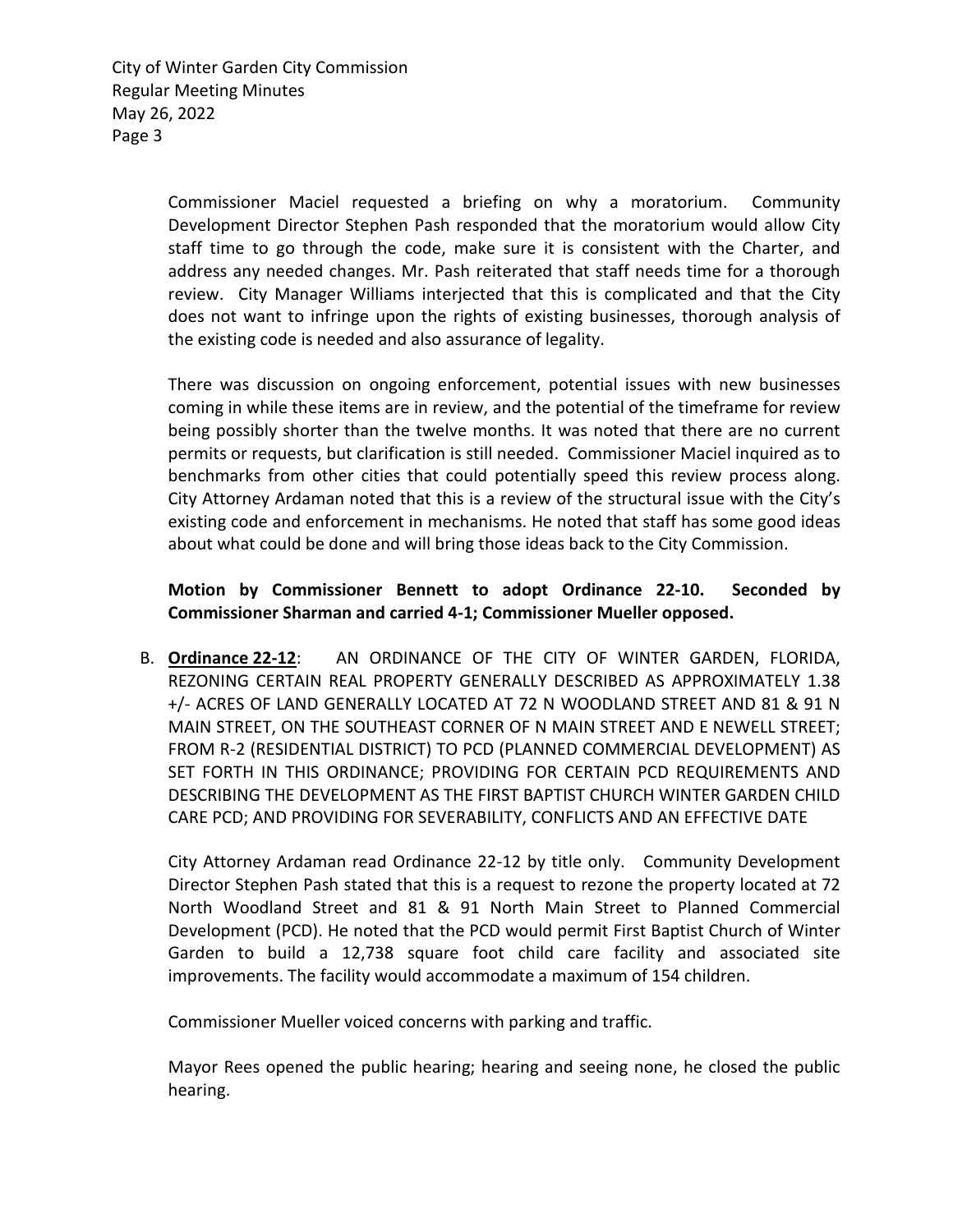Page 4 City of Winter Garden City Commission Regular Meeting Minutes May 26, 2022

> Commissioner Sharman inquired of concerns from neighboring properties. Community Development Director Stephen Pash responded that a community meeting was held and all questions were answered and everyone was happy with the responses. Commissioner Bennett noted attending the meeting and there was the support with no noted opposition. She indicated that her questions related to the staggered times, noting different child drop-off times lessen the impact. Mr. Pash noted a favorable review by the City's traffic engineer.

> **Motion by Commissioner Bennett to adopt Ordinance 22-12. Seconded by Commissioner Maciel and carried unanimously 5-0.**

#### 4. **REGULAR BUSINESS**

A. Recommendation to approve construction of temporary Fire Station 21 at a cost not to exceed \$125,000 plus \$1,440 monthly rent for the building

Fleet and Facilities Division Manager Michael Caines stated that the City is currently going through the bid process to construct a new Fire Station 21 to be located on Marsh Road. The construction times are estimated at a minimum of 14 to 18 months. Staff has discussed the current need to provide service to the area and as a result are requesting approval to construct a temporary Fire Station 21. He noted that the station would be constructed on property currently owned by the City at 902 Avalon Road. This project would utilize a rental modular crew building that could be returned after the new station is completed. A metal building, which could be disassembled and used for other purposes, would also be installed to house fire apparatus. A breakdown of the project cost and a site plan is included with this request. The project is not expected to exceed \$125,000, plus \$1440 monthly rent for the building. Staff recommends approval.

Mayor Rees asked how much land would be cleared for this project. Mr. Caines responded that an approximate 80 by 150 section would be cleared. He noted reviewing this area with Community Development Director Stephen Pash in an effort to note an area that would have the least impact on trees. There was discussion on the heavily wooded area, importance of improving response time, alternative locations, and abandonment of this location in approximately 18 months. It was mentioned that the Tucker Ranch location would still leave challenges for site preparation with about the same amount in cost. Discussion ensued on clearing mostly brush area, some tree removal, utilities installation to accommodate the site at the ranch and complications it would cause. It was stated that the utilities could be left at the proposed site for future use. Also expressed was that the City owns this property, but other alternative locations were discussed.

Fire Chief Gainza spoke of the current property, which is City-owned, providing the least impact in cost. He noted issues with other property locations and the costs being in amounts upwards of millions of dollars. Fire Chief Gainza described the location, noted the related response times and spoke of the 18-month timeframe.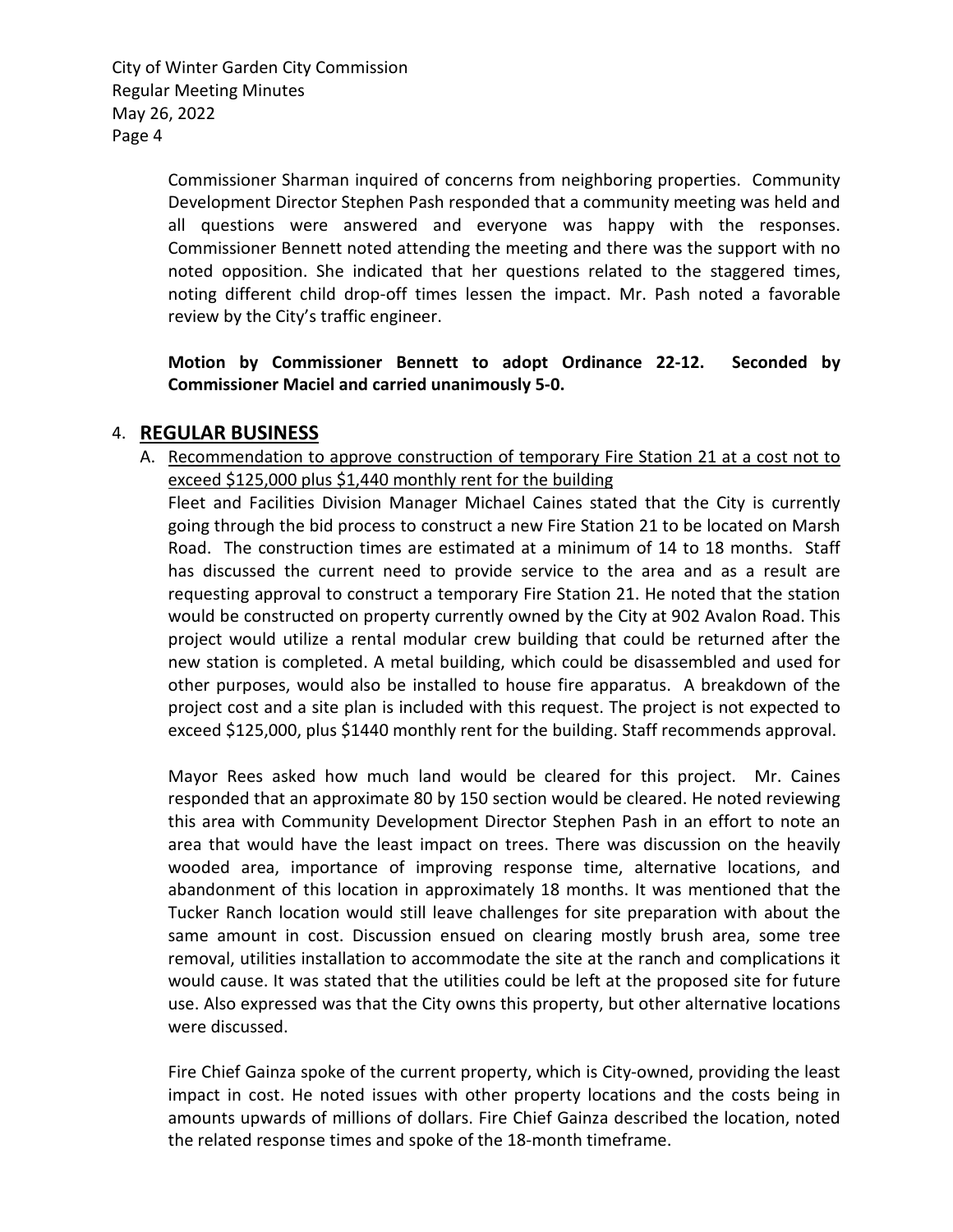Page 5 City of Winter Garden City Commission Regular Meeting Minutes May 26, 2022

> Commissioner Mueller inquired if final site could be used and possibly have the contractor work around the temporary station. Mr. Caines noted that there would need to be extensive site work done and does not feel there would be enough level ground that could be used there. Commissioner Mueller mentioned possibly delaying this decision for time to review alternatives. There was discussion on the immediate need for this item in addressing response times.

> **Motion by Commissioner Sharman to approve construction of temporary Fire Station 21 at a cost not to exceed \$125,000 plus \$1,440 monthly rent for the building. Seconded by Commissioner Maciel and carried 4-1; Commissioner Mueller opposed.**

B. BOARD APPOINTMENT: Architectural Review and Historic Preservation Board Community Development Director Pash stated that there are three seats open for the Architectural Review and Historic Preservation Board. He noted that the code is very specific on these seats and described that there is a requirement for an architect, owner of property in the district and any City resident. Staff recommends appointment of three new members that meet those requirements.

**Motion by Commissioner Sharman to appoint Damon Brider (***Architect***) to the Architectural Review and Historic Preservation Board. Seconded by Commissioner Maciel and carried 5-0.** 

**Motion by Commissioner Bennett to appoint Phil Baker (***Owner of Property in Historic Downtown District***) to the Architectural Review and Historic Preservation Board. Seconded by Commissioner Mueller and carried 5-0.** 

**Motion by Commissioner Bennett to appoint Austin Arthur (***City Resident***) to the Architectural Review and Historic Preservation Board. Seconded by Commissioner Sharman and carried 5-0.** 

#### C. BOARD APPOINTMENT: Planning and Zoning Board

Community Development Director Pash stated that there is one seat open on the Planning and Zoning Board. He noted that the code requires at least one member from each district be appointed with a maximum of two members from each district. He informed of the current board composition and stated that the required appointment be from District 2 or District 4.

Commissioner Sharman nominated Dennis Armstrong and read his prior qualifications.

Commissioner Mueller nominated Henry Wright and read his prior qualifications.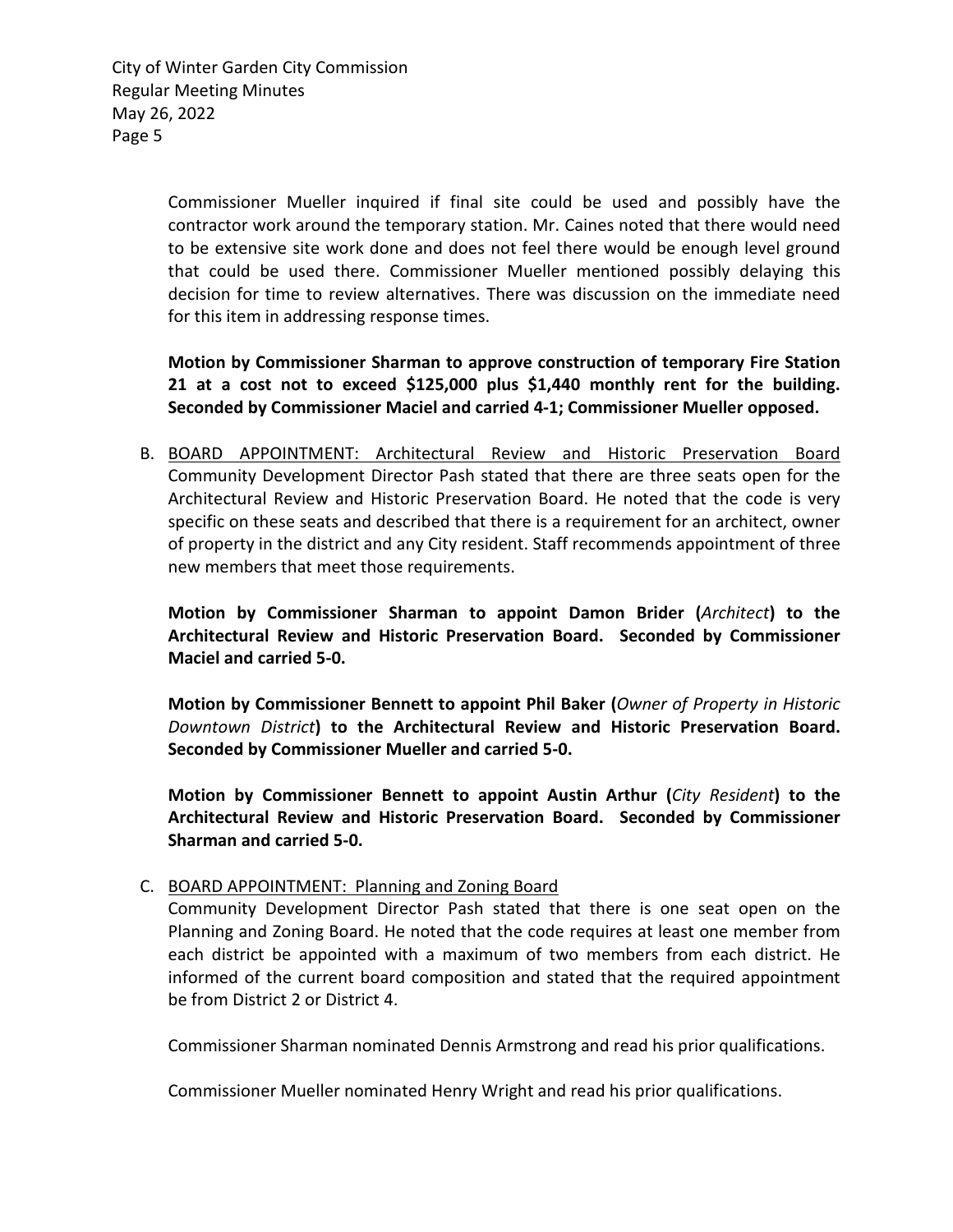Page 6 City of Winter Garden City Commission Regular Meeting Minutes May 26, 2022

> Commissioner Maciel and Commissioner Bennett spoke of the nominees and voiced whom they favored.

> Commissioner Sharman noted the prior composition of this board, described how it changes, and expressed that District 4 needs someone close to that area where there is the most growth.

> **Motion by Commissioner Sharman to appoint Dennis Armstrong (***District 4***) to the Planning and Zoning Board and seconded by Commissioner Maciel.**

> Commissioner Mueller spoke of matters that may come before Planning and Zoning related to Stoneybrook, concerns of conflicts of interests requiring abstention from voting, and prior renewals for members on the Planning and Zoning Board appointed from his district. He voiced that he would still desire bringing on Henry Wright to this board. He thanked Dennis Armstrong.

**Motion carried unanimously 5-0.** 

5. **MATTERS FROM PUBLIC** – There were no items.

#### 6. **MATTERS FROM CITY ATTORNEY** – A. Kurt Ardaman

#### PureCycle

City Attorney Ardaman noted an issue related to a business located in unincorporated Orange County called PureCycle. The company is requesting City potable water, wastewater, permits and service. He spoke of the PureCycle Company and read that they process and manufacture polypropylene resin flakes. He indicated that they use chemicals, but do not produce any products at this location, but resin is shipped to another location. He shared that PureCycle initially approached Orange County with their proposal for this location, they were denied by Orange County, but later had that decision reversed to allow the use. The City was made aware several months after the reversal of the determination. Mr. Ardaman noted that the City requested public records from the County, requested another determination from the Zoning Manager, who did not want to review again base on only arguments. He shared how additional information was gathered, which had actually been submitted to the City of Winter Garden for the processes and reports on how PureCycle operates. This information was taken to the County and it was determined that this information had not been initially submitted to the County Zoning Manager. A formal request was filed with the County Zoning Manager, making them aware a mistake had been made, but the Zoning Manager responded that the new information was reviewed and the old decision stands.

Mr. Ardaman indicated careful review of this item and requested to appeal the Zoning Manager's decision to the County's Board of Zoning Adjustment. If there were not a favorable resolution there, then they would go on to the Orange County Board of County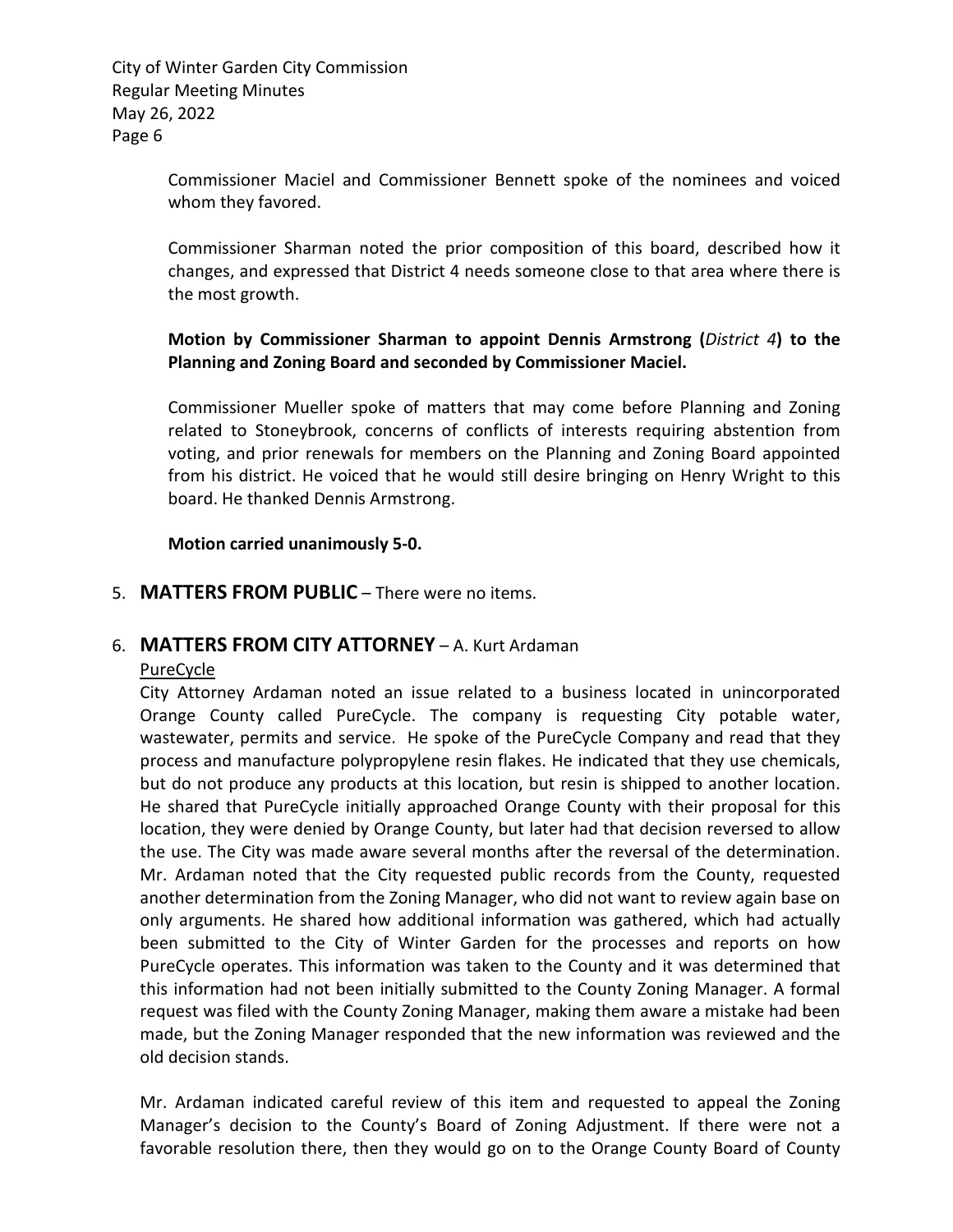Page 7 City of Winter Garden City Commission Regular Meeting Minutes May 26, 2022

Commission. In appealing this item, authority is requested to file a lawsuit against Orange County to be able to preserve the City's ability to sit down with the County and have a dispute resolution process opportunity.

**Motion by Commissioner Mueller to authorize the City Attorney file the appeal relating to prevention of the operation of PureCycle at 851 Maple Street, and if necessary, file the lawsuit, which would be evaded until the City has the dispute resolution process in place. Seconded by Commissioner Sharman.** 

Commissioner Mueller voiced his concerns related to the PureCycle operation.

#### **Motion carried unanimously 5-0.**

#### 7. **MATTERS FROM CITY MANAGER** – Jon C. Williams

A. Authorization for City Manager to execute the joinder and consent for the Stoneybrook West Golf Facilities Lease

City Manager Jon C. Williams stated that he is requesting authorization to allow him to execute a Joinder and Consent for the Stoneybrook West Golf Facilities Lease agreement. He provided history of the Stoneybrook Master Association efforts to prepare, solicit and propose a way to restore golf operations. He shared that the Homeowner's Association (HOA) selected Tamarack Golf Management. Mr. Williams explained that the City expressed having no desire to be party to any of the operations of the golf course, but did review the agreement along with the City Attorney and proposed questions, comments and concerns to Stoneybrook West HOA President Dennis Armstrong. He noted that they addressed the City's concerns and request that the City execute the Joinder and Consent, which protects the City and the public interest while not making the City a party to the lease.

City Attorney Ardaman stated that the City's focus is to ensure the special assessments are protected and the golf course remain open to the public, subject to reasonable rules and conditions. In addition, the property cannot be sold or otherwise encumbered without the City's consent. He praised Mr. Armstrong for allowing the City time enough for the review. He noted that the City did not delve into the business terms. Mr. Ardaman expressed that the City is not a party to the agreement, but could step in where there is interests of the City, otherwise the City has no liability related to the agreement.

**Motion by Commissioner Sharman to authorize the City Manager execute the Joinder and Consent for the Stoneybrook West Golf Facilities Lease. Seconded by Commissioner Mueller and carried unanimously 5-0.**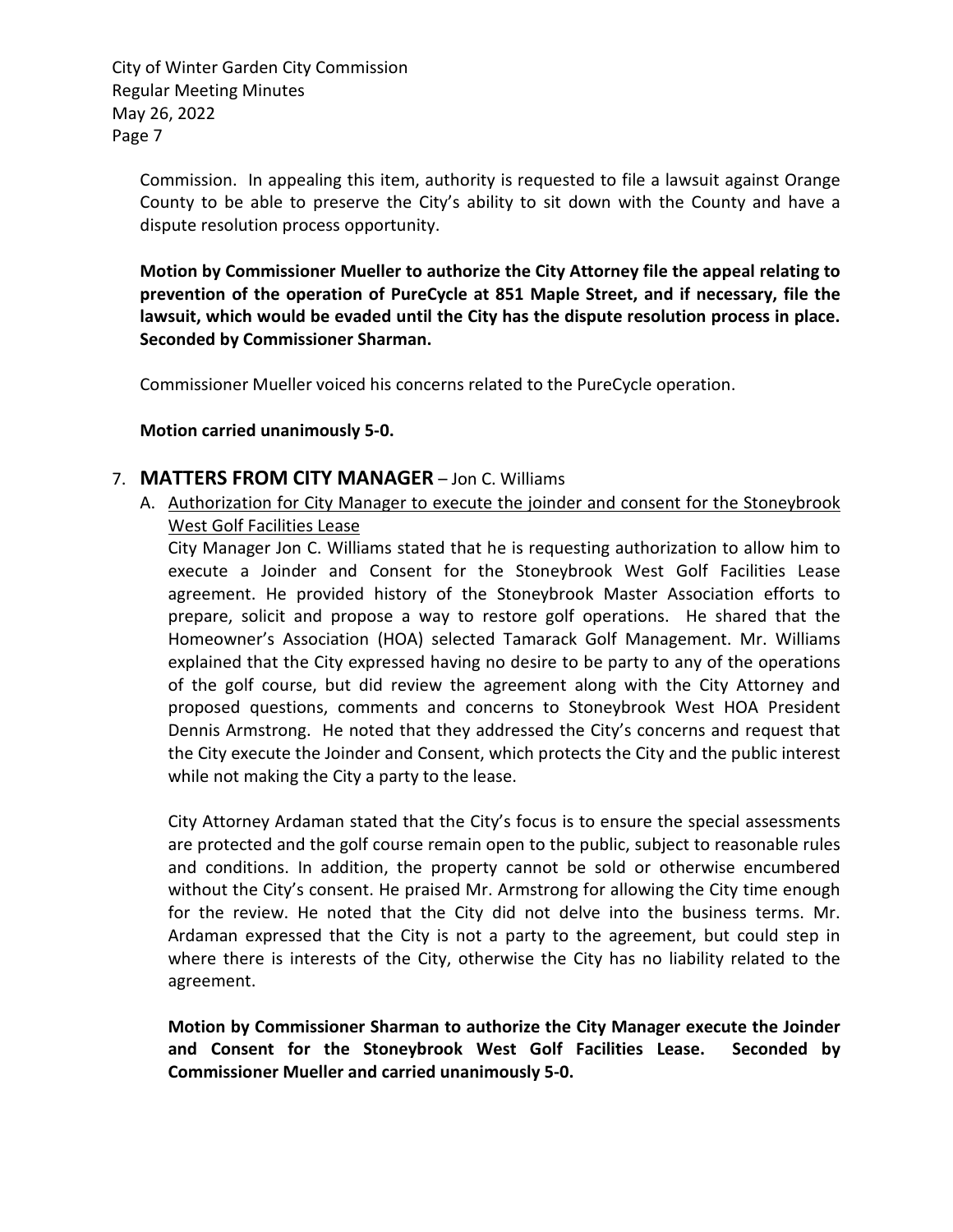Page 8 City of Winter Garden City Commission Regular Meeting Minutes May 26, 2022

#### • North Boyd Parking Lot Open

City Manager Jon C. Williams announced the opening of the North Boyd Parking lot and its availability for use. He noted it was ahead of schedule and stated that the contractors and staff have done a great job.

#### • Memorial Day Activities City Manager Jon C. Williams announced Memorial Day activities for Monday, May 30, 2022 from 8:15 am to 9:30 am.

#### • Community Meetings to Update East Winter Garden Plan

City Manager Jon C. Williams noted distribution of an invitation to a community meeting for updates on the East Winter Garden plan. This would have specific focus on Tenth and Center Street, which he noted as ground zero for the revitalization. The series of community meetings would begin June 2, 2022 and run through June 4, 2022.

#### • Juneteenth at Mildred Dixon Center

City Manager Jon C. Williams invited everyone to the Celebration of Juneteenth Freedom Day at the Mildred Dixon Center on June 17, 2022 from 2:30 p.m. to 5:00 p.m.

#### • Recycling Services for the public in downtown Winter Garden

City Manager Jon C. Williams announced that the City has received a request to offer recycling services to the public for downtown Winter Garden. He displayed and aerial view of the areas where cans would be placed as an introduction of a pilot program. These locations would be monitored, assessed, and reported to see if this would be something the City would want to continue as a permanent offering for the downtown. He noted that these items have been ordered, but due to supply chain issues, this rollout may not occur until July or August.

#### • Workshop

City Manager Jon C. Williams noted that Commissioner Mueller has requested a workshop a one of the next regular meetings. He inquired of the City Commission as to whether there was a desire to do so and, if so, was there a specific date or topics to be addressed. There was discussion on topics such as resources, staff shortages, cutbacks on projects and events, rotation of events and budget review with staff to analyze costs. Mayor Rees noted that the strategic plan from 12 years ago was reviewed and not many changes needed. Commissioner Maciel noted his desire to reserve workshops for large issues and indicated that most of his items are discussed with staff. He inquired if there were any large items that needed discussion. Commissioner Mueller responded by noting the advantages of accelerating annexations, spoke of the districts and their status and strategies for moving forward, and noted parking issues. Commissioner Bennett noted drainage and stormwater as her only issues and stated that they are already being addressed.